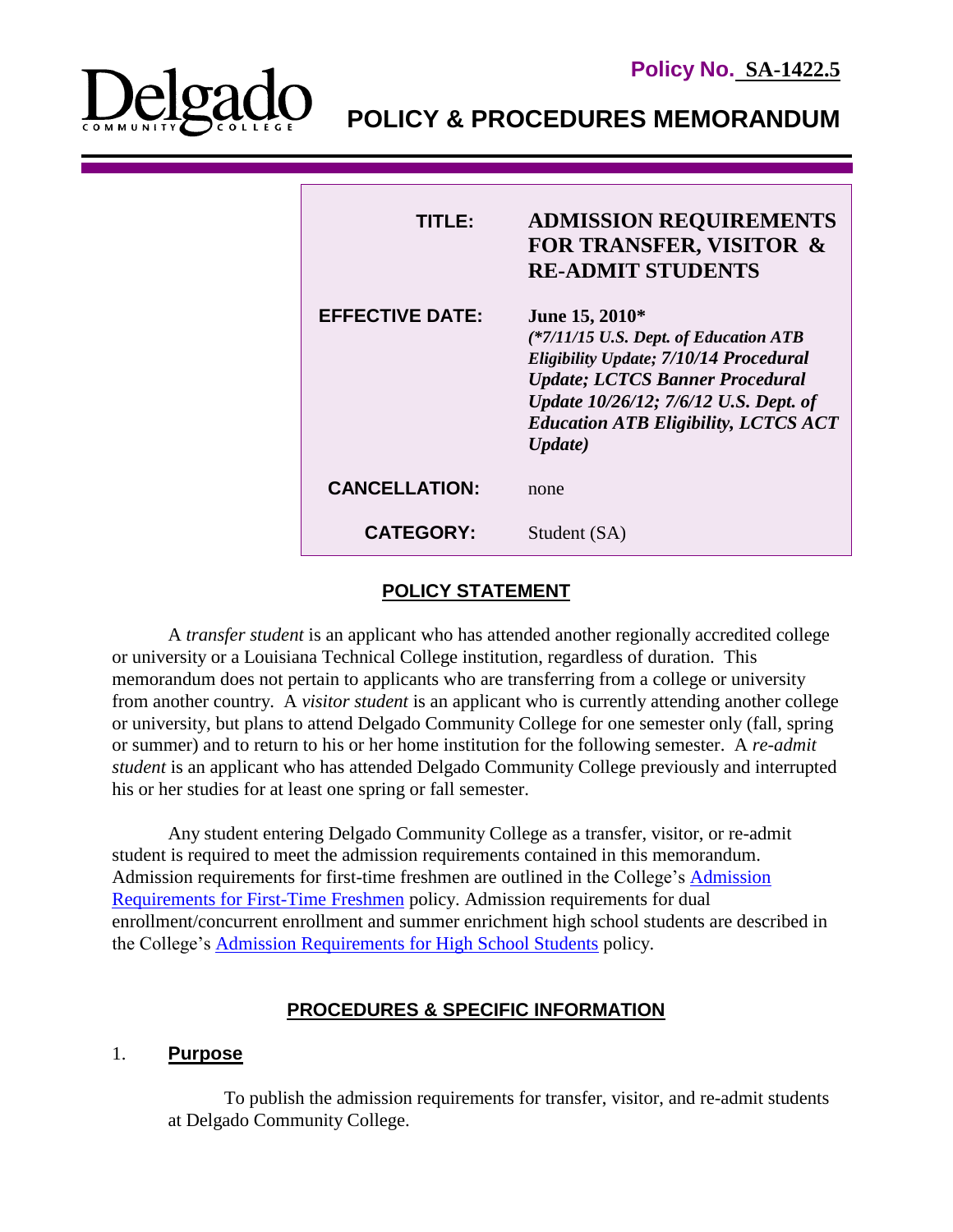June 15, 2010\* SA-1422.5 *(\*7/11/15 U.S. Dept. of Education ATB Eligibility Update; 7/10/14 Procedural Update; 10/26/12 LCTCS Banner Procedural Update; 7/6/12 U.S. Dept. of Education ATB Eligibility & LCTCS ACT Update)*

#### 2. **Scope and Applicability**

This policy and procedures memorandum applies to all students applying for admission to Delgado Community College as transfer, visitor, or re-admit students.

### 3. **Provisional Admission**

Applicants who have not submitted all required documents prior to admission may be admitted provisionally to Delgado. Provisionally admitted students are given 30 days after the start of the semester to submit all required admissions documents. If the student fails to provide requested documents, a registration and transcript hold will be placed on his or her academic records.

### 4. **Definitions/Eligibility for College Admission**

### A. **Degree/Certificate Seeking Transfer Student**

A degree/certificate seeking transfer student is an applicant who has attended another regionally accredited college or university or a Louisiana Technical College institution, regardless of duration, and who plans to pursue a degree or certificate from Delgado.

#### B. **Non-Degree/Certificate Seeking (Non-Matriculating) Transfer Student**

A non-degree/ certificate seeking (non-matriculating) transfer student is an applicant who has attended another regionally accredited college or university or a Louisiana Technical College institution, but is not seeking any type of credentials at Delgado and is taking courses for professional development or personal enrichment only. *Non-degree/certificate seeking students are not eligible for federal financial assistance.*

#### C. **Visitor**

An applicant who is currently attending another college or university, but plans to attend Delgado Community College for one semester only (fall, spring or summer) and to return to his or her home institution for the following semester.

#### D. **Re-Admit Student**

A re-admit student is an applicant who attended Delgado Community College previously and interrupted his or her studies for at least one spring or fall semester.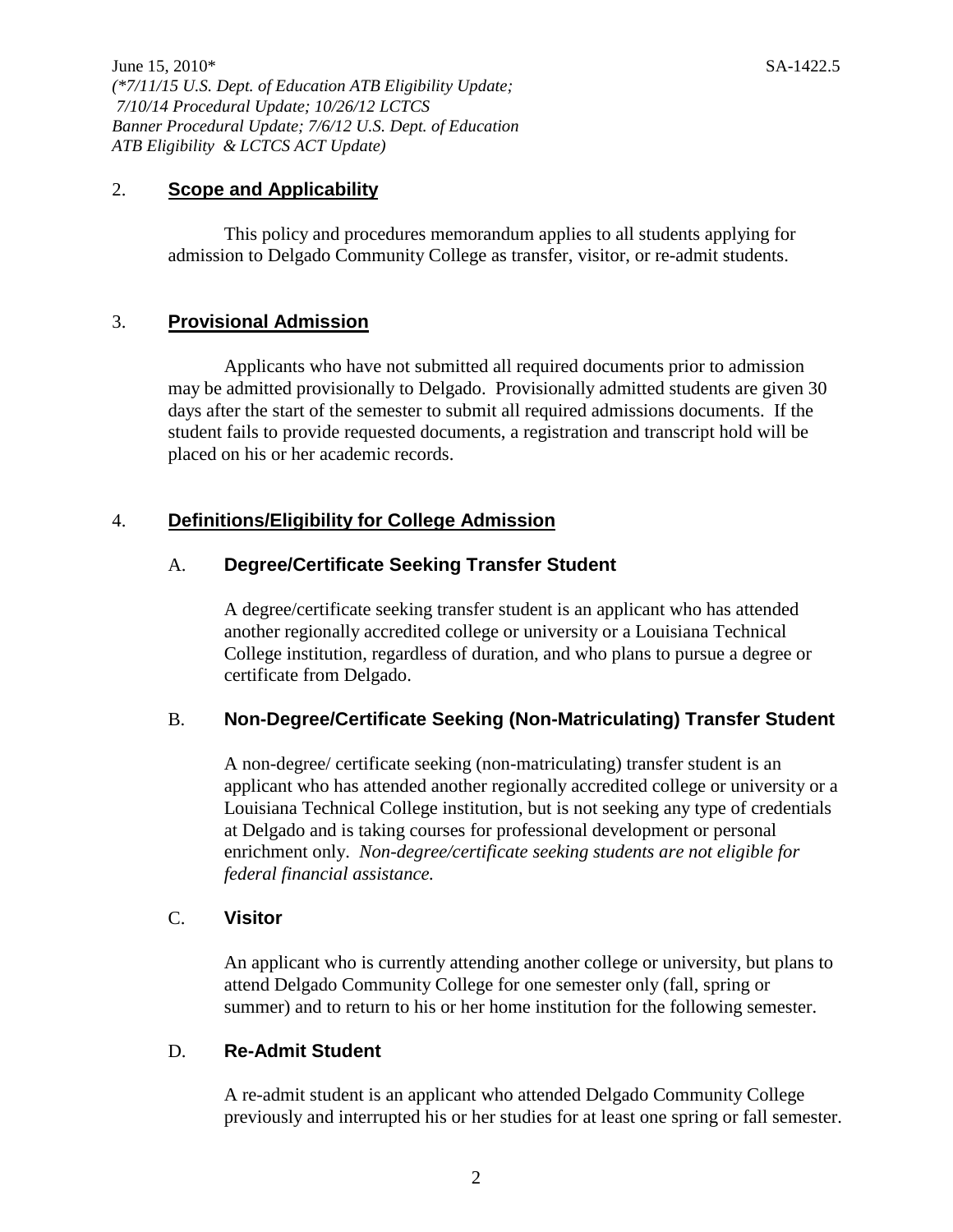# 5. **Admission Requirements**

## A. **Degree/Certificate-Seeking Transfer Students**

Degree/certificate-seeking transfer students applying for admission to the College must:

- 1. Complete a formal application for admission prior to the beginning of the semester for which admission is sought.
- 2. Submit **official** transcripts to the Office of Admissions and Enrollment Services from *each* college or university previously attended, whether credit was earned or not.
	- Applicants who have been enrolled in a regionally accredited institution of higher education or a Louisiana Technical College institution the past year prior to applying for admission, and are admitted provisionally to Delgado, are required to provide verification of academic status at the previous institution prior to being admitted to Delgado.
	- Students who fail to acknowledge attendance at a regionally accredited college or university or a Louisiana Technical College institution in which they have been registered may be subject to immediate dismissal without benefit of refund.
- 3. Provide verification that they have met all prerequisites for desired course enrollment by providing college transcripts (official transcripts are required to meet admissions requirement; however, unofficial transcripts may be used for advising purposes) *or* by meeting the assessment requirements as described in #4 below.
- 4. Take the Delgado Placement Assessment (ACT COMPASS or ACT ASSET) unless exempted by:
	- Appropriate ACT scores that are no more than three (3) years old, *or*
	- Successful completion of developmental or college-level math and English courses with a grade of "C" or better within the last three years.
- 5. Provide waiver/proof of immunization against MMR (Measles, Mumps, and Rubella (if born after 1956). The waiver/proof of immunization must be submitted on the state approved form as per Louisiana Revised Statute 17:170.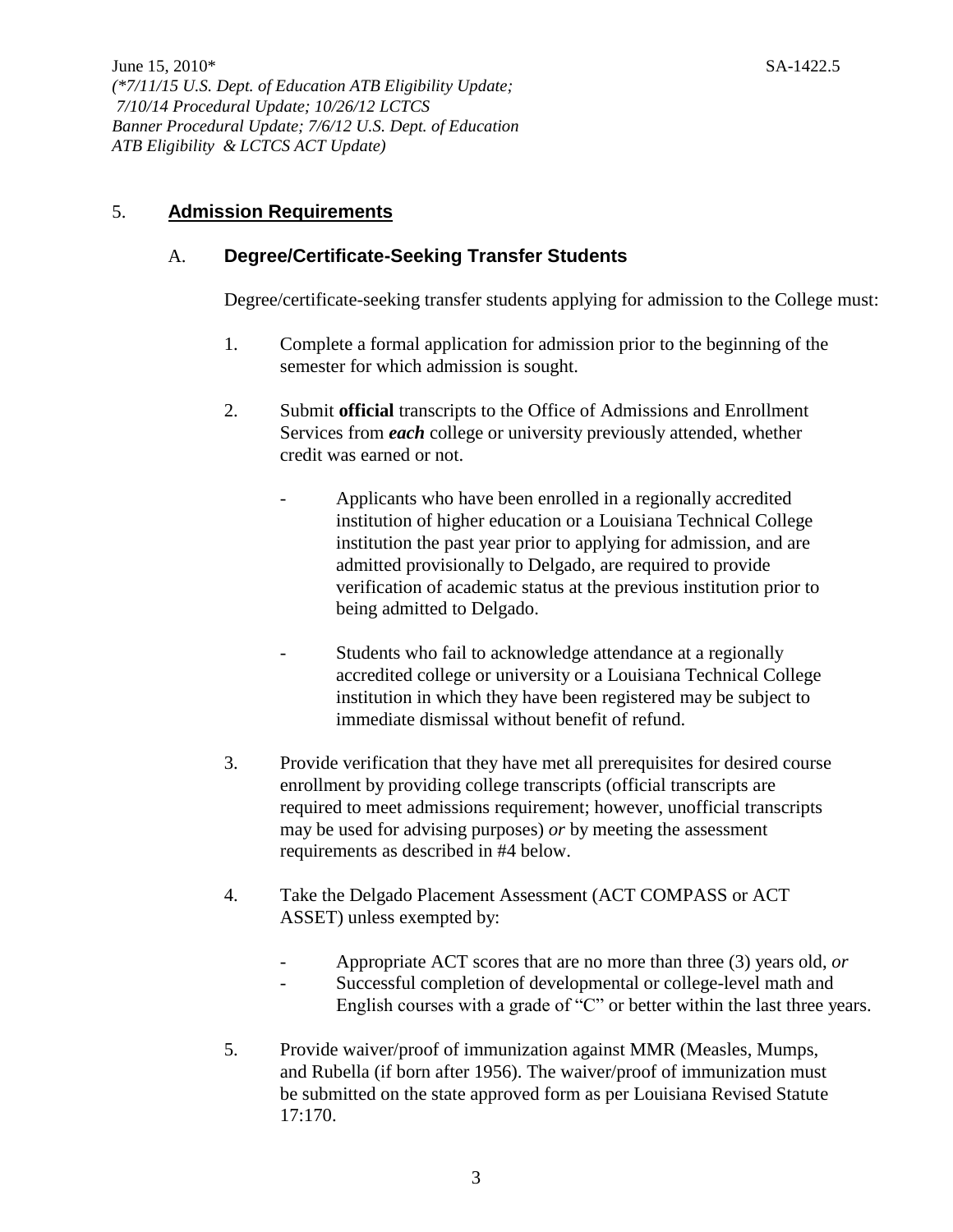6. If required, register with the military selective service prior to enrollment as per Louisiana Revised Statute 17:3151.

Transfer students are subject to the [academic status,](http://docushare3.dcc.edu/docushare/dsweb/Get/Document-2785) transfer credit, and academic amnesty provisions outlined in the college catalog in effect at the time of admission to Delgado.

## B. **Non-Degree/Certificate Seeking (Non-Matriculating) Transfer Students**

Applicants who are not seeking any type of credentials and are taking courses for professional development or personal enrichment only, are classified as "nondegree/certificate seeking" (non-matriculating). Non-degree/certificate seeking students:

- cannot earn a certificate or degree from Delgado Community College;
- are not eligible for federal financial assistance; and
- must meet all admission requirements at the time of enrollment status change to degree/certificate seeking.

A non-degree/certificate seeking transfer student applying to the College must:

- 1. Complete a formal application for admission prior to the beginning of the semester for which admission is being sought.
- 2. Submit **official** transcripts to the Office of Admissions and Enrollment Services from *the last* college or university previously attended, whether credit was earned or not.\*\*
	- Applicants who have been enrolled in a regionally accredited institution of higher education or a Louisiana Technical College institution in the past year prior to applying for admission and are admitted provisionally to Delgado are required to provide verification of academic status at the previous institution prior to being admitted to Delgado.
	- \*\*Applicants who are non-degree/certificate seeking and have attended a regionally accredited institution of higher education or a Louisiana Technical College institution *prior to the past year* may be admitted as "Special Students." The Special Student category allows a student to take no more than twelve semester hours before having to submit official transcripts to meet admission requirements.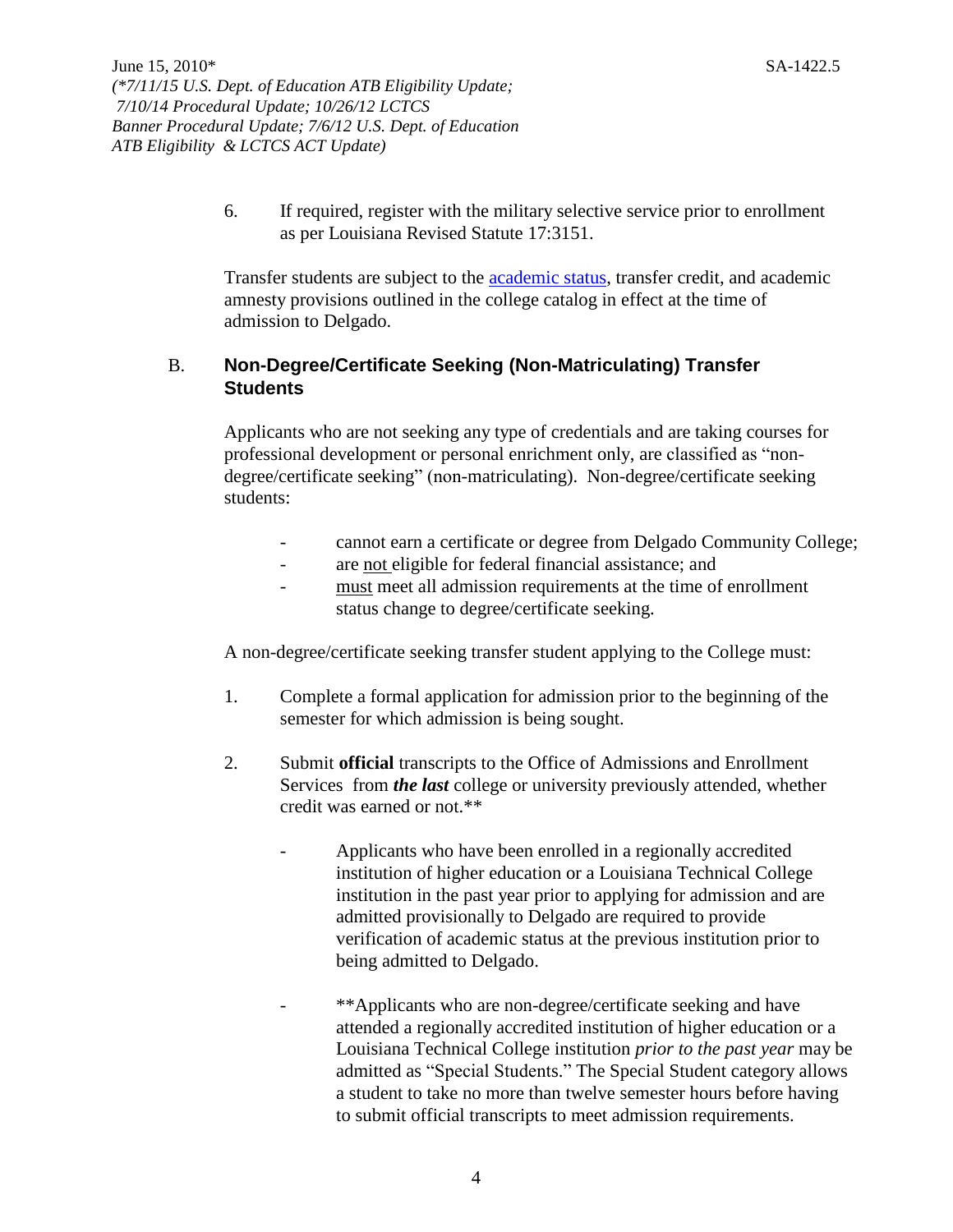- Students who fail to acknowledge attendance at a regionally accredited college or university or a Louisiana Technical College institution in which they have been registered will have a registration and transcript hold placed on his or her academic records and may be subject to immediate dismissal without benefit of refund.
- 3. Provide verification that he or she has met all prerequisites for desired course enrollment by providing college transcripts *or* by meeting the assessment requirements as described in Section 5A, #4.
- 4. Provide waiver/proof of immunization against MMR (Measles, Mumps, and Rubella (if born after 1956). The waiver/proof of immunization must be submitted on the state approved form as per Louisiana Revised Statute 17:170.
- 5. If required, register with the military selective service prior to enrollment as per Louisiana Revised Statute 17:3151.

# C. **Visitor Students**

A visitor student applying to Delgado must:

- 1. Complete a formal application for admission prior to the beginning of the semester for which admission is being sought.
- 2. Provide a letter of academic standing from the previous institution's Registrar's Office reflecting academic status at the end of the previous semester. If a letter of academic standing is not available, official transcript as of the previous semester is required.
- 3. Provide verification that he or she has met all prerequisites for desired course enrollment by providing college transcripts or by meeting the assessment requirements as described in Section 5A, #4.
- 4. Provide waiver/proof of immunization against MMR (Measles, Mumps, and Rubella (if born after 1956). The waiver/proof of immunization must be submitted on the state approved form as per Louisiana Revised Statute 17:170.
- 5. If required, register with the military selective service prior to enrollment as per Louisiana Revised Statute 17:3151.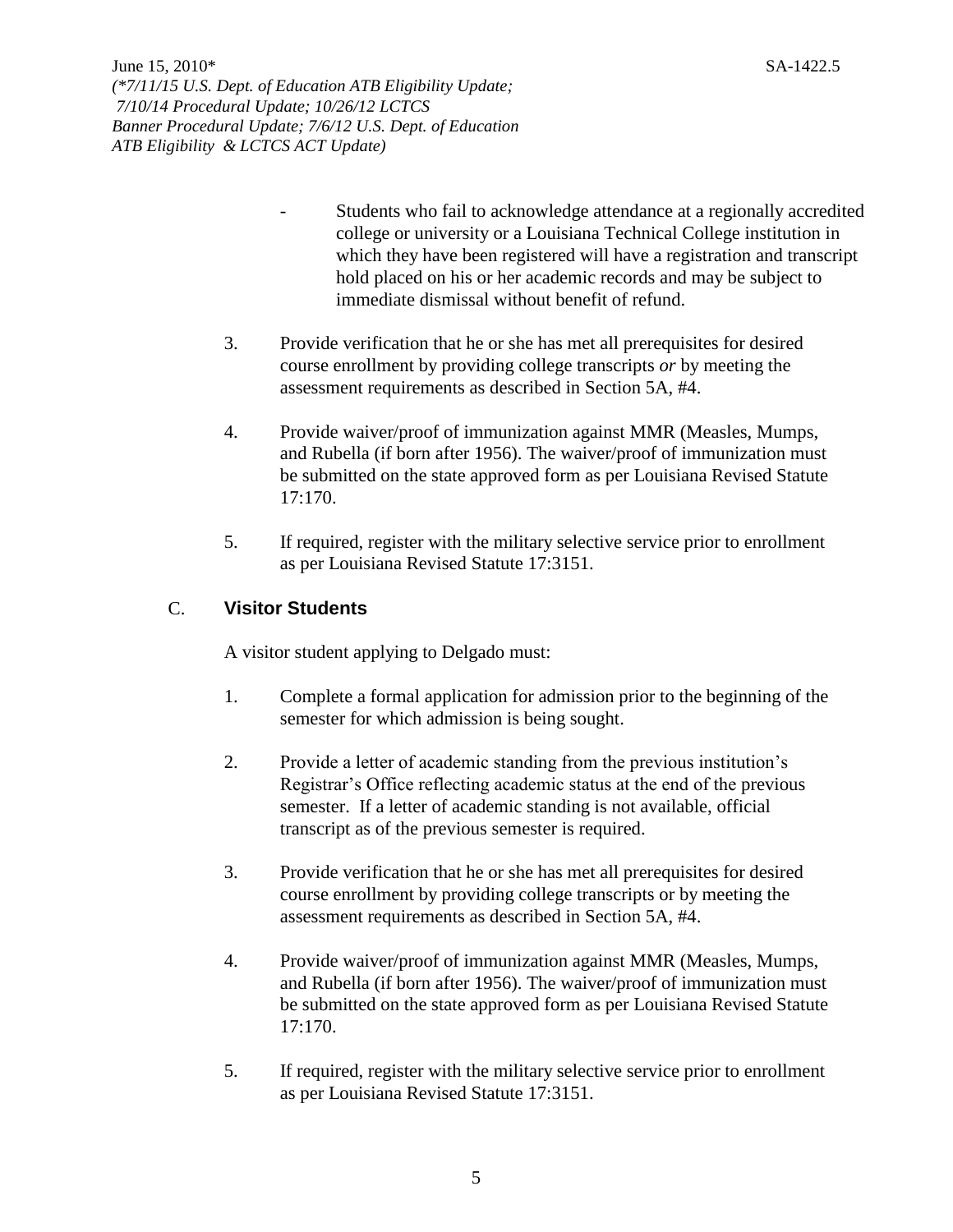If a visitor student decides to continue enrollment at the College, he or she must meet the requirements as outlined in Section 5A, "Degree/Certificate Seeking Transfer Students."

## D. **Re-Admit Students**

Applicants who attended Delgado previously and interrupted their studies for at least one spring or fall semester must:

- 1. Complete a formal application for admission prior to the beginning of the semester for which admission is being sought.
- 2. Submit **official** transcripts to the Office of Admissions and Enrollment Services from *each* college or university attended after the break in enrollment at Delgado.
	- Re-admit applicants who fail to acknowledge attendance at a regionally accredited college or university or a Louisiana Technical College institution after the break in enrollment at Delgado may be subject to immediate dismissal without benefit of refund.
- 3. If all admission requirements were *not* met during initial enrollment, submit all required documents prior to being readmitted to the College.
- 4. If ATB scores were used to meet admission requirements during initial enrollment, the re-admit student may continue to use the ATB scores to meet admission requirements if the test taken remains a valid ATB test in accordance with the Department of Education guidelines. Otherwise, the re-admit student must retake the ATB to be readmitted to the College. *In accordance with U.S. Department of Education regulations, federal financial aid eligibility of applicants admitted solely on the basis of ATB scores is based on "Title IV ATB Eligibility Requirements" as per Section 484(d) of the Higher Education Act.*

Re-admit students are subject to the [academic status](http://docushare3.dcc.edu/docushare/dsweb/Get/Document-2785/Academic+Procedures-Academic+Status-+AA+Council+Approved+Changes+April+2008.pdf) and academic amnesty provisions outlined in the college catalog in effect at the time of re-admission.